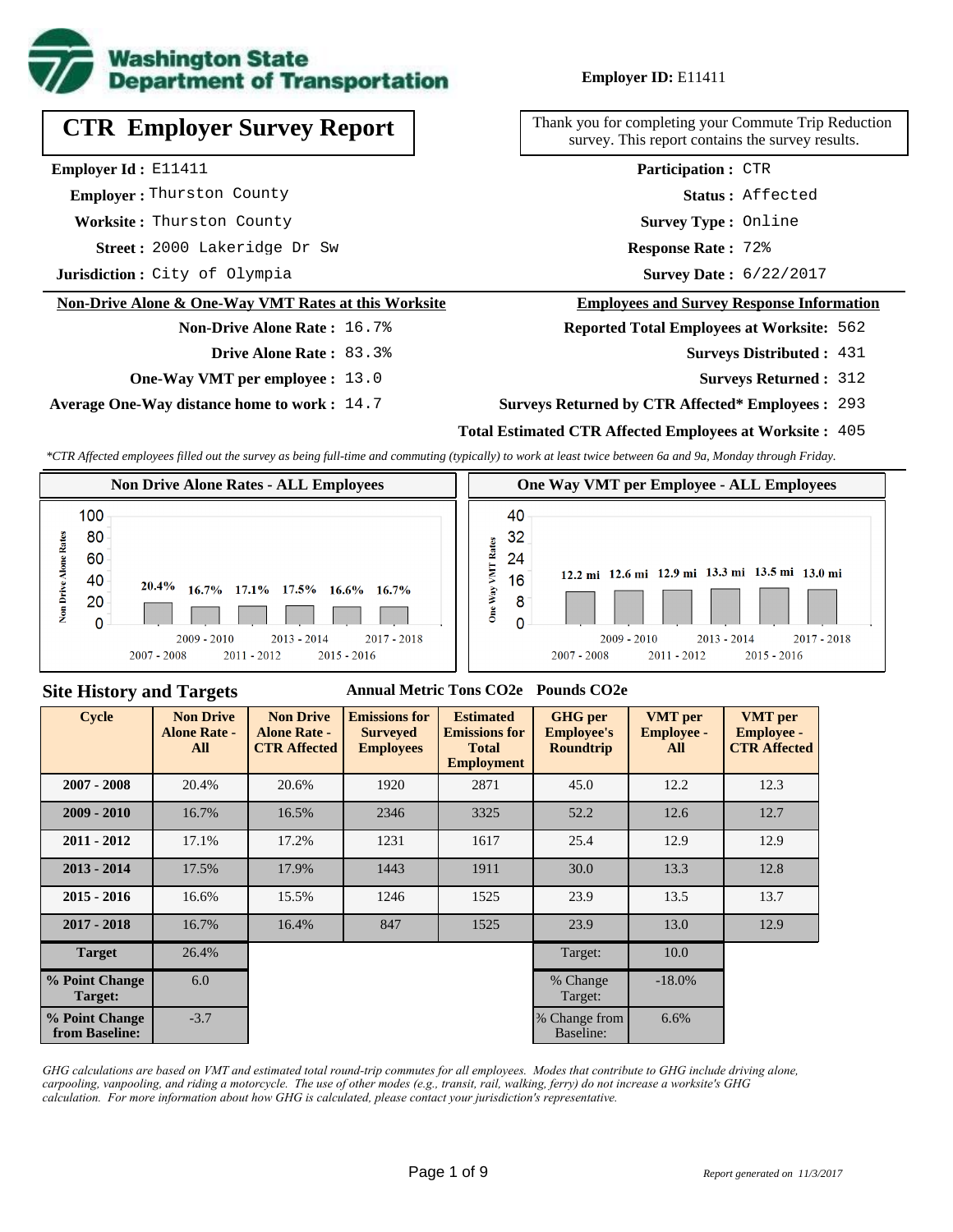# **Washington State<br>Department of Transportation**

## **Commute Trips By Mode - All Employees**

**Q.4: Last week, what type of transportation did you use each day to commute TO your usual work location? (Mode used for the longest distance.)**



*\* Motorcycle-1 is now included in Drive Alone and Motorcycle-2 is included in Carpool. Information about these trips is still available by request.*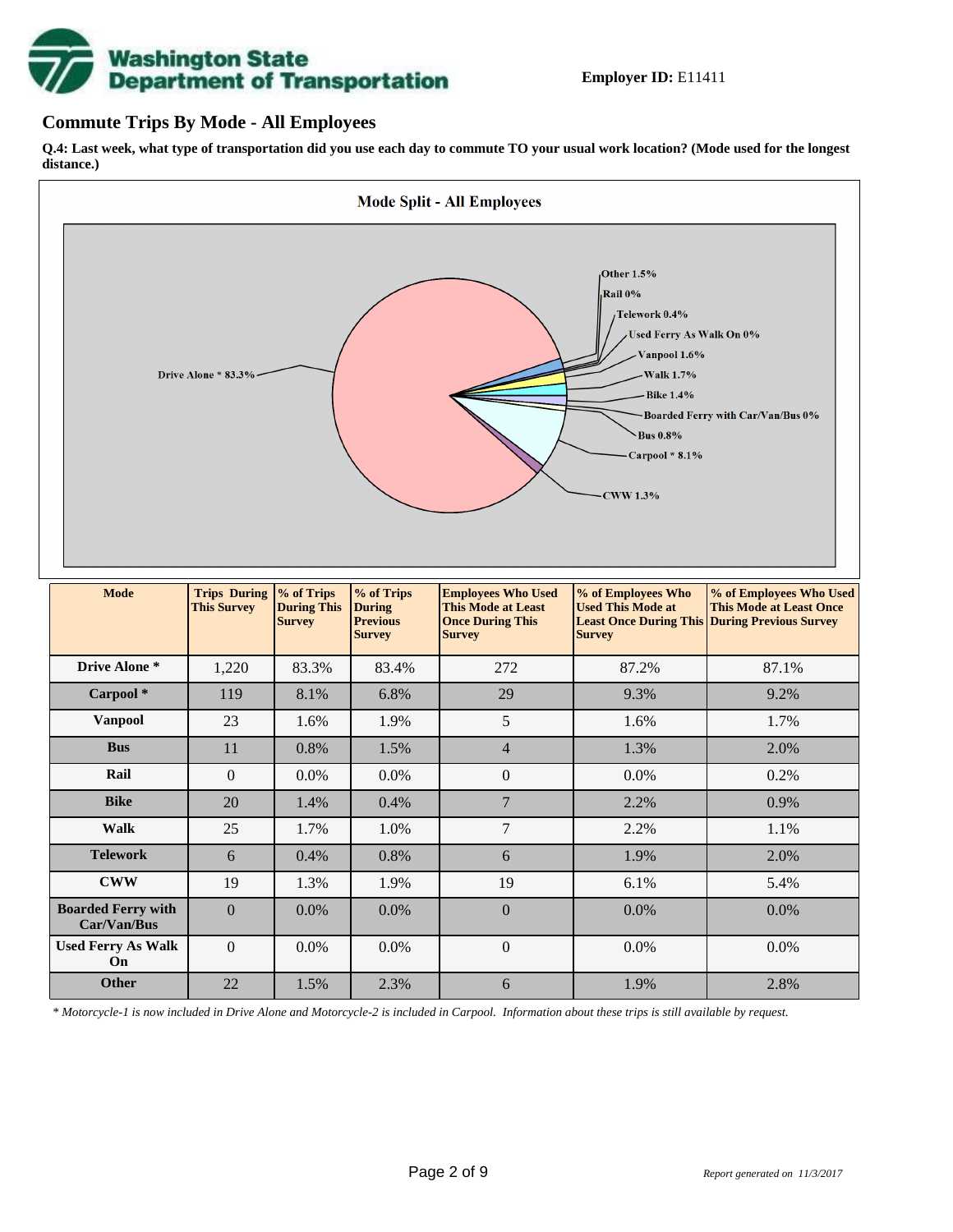

## **Commute Trips By Mode - Affected Employees**

**Q.4: Last week, what type of transportation did you use each day to commute TO your usual work location? (Mode used for the longest distance.)**



*\* Motorcycle-1 is now included in Drive Alone and Motorcycle-2 is included in Carpool. Information about these trips is still available by request.*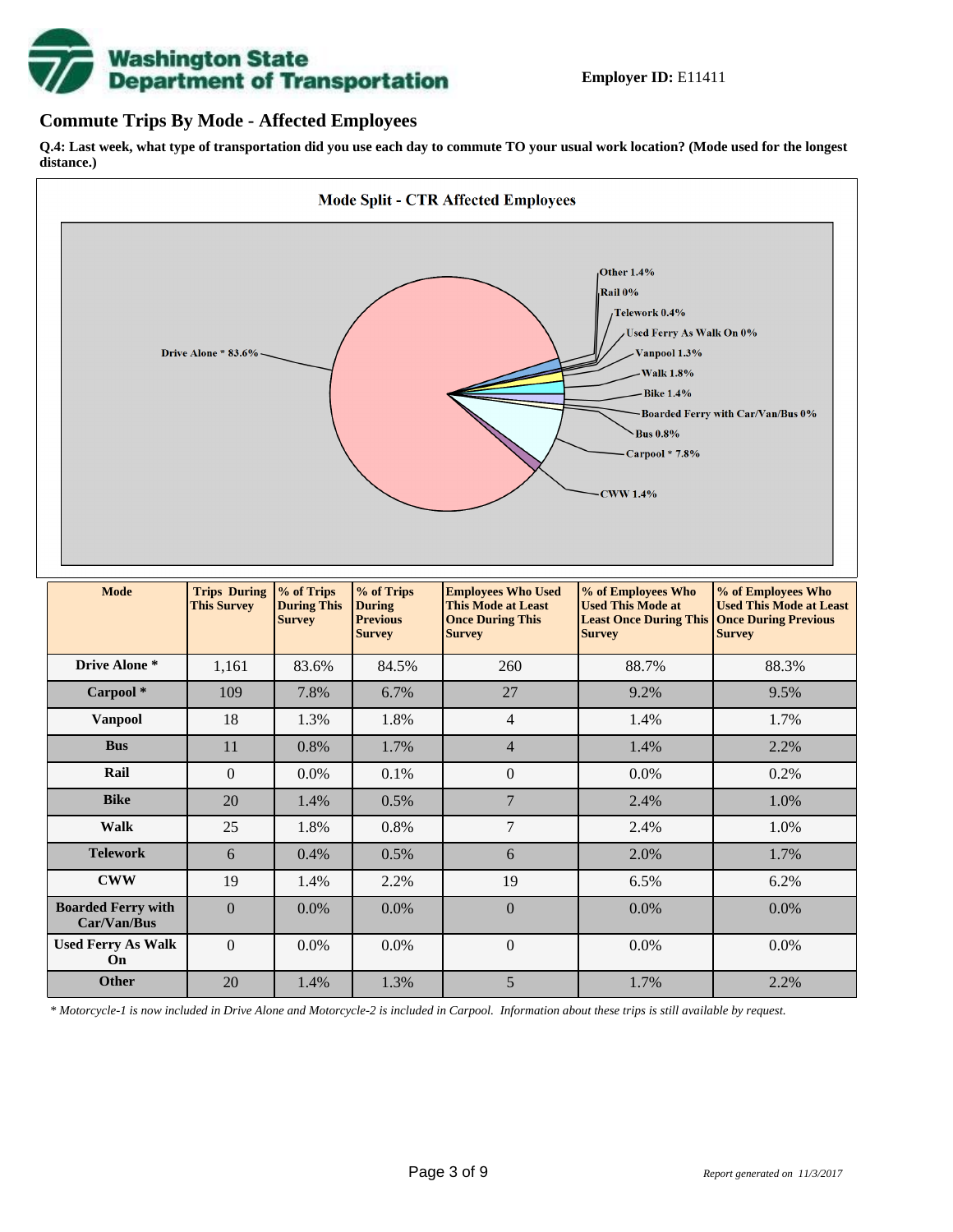

# **Alternative Modes - Number of Employees Who Used a Non-Drive Alone Mode:**

| <b>Non-Drive Alone</b><br><b>Number Of Days</b> | <b>Exactly this # of</b><br><b>Employees</b> | <b>Exactly this % of</b><br><b>Employees</b> | At least # of<br><b>Employees</b> | At least % of<br>employees |
|-------------------------------------------------|----------------------------------------------|----------------------------------------------|-----------------------------------|----------------------------|
| 0 Day                                           | 236                                          | 76%                                          | 312                               | 100%                       |
| 1 Days                                          | 24                                           | 8%                                           | 76                                | 24%                        |
| 2 Days                                          | 9                                            | 3%                                           | 52                                | 17%                        |
| 3 Days                                          | $\overline{2}$                               | 1%                                           | 43                                | 14%                        |
| 4 Days                                          | 13                                           | 4%                                           | 41                                | 13%                        |
| 5 Days                                          | 24                                           | 8%                                           | 28                                | 9%                         |
| <b>6 or More Days</b>                           | 4                                            | 1%                                           | 4                                 | 1%                         |

## **Count by Occupancy of Carpools and Vanpools**

**Q.4 If you used a carpool or vanpool as part of your commute, how many people (age 16 or older) are usually in the vehicle?**

| <b>Ridesharing Occupancy</b> | <b>Mode</b> | <b>Response Count</b> |
|------------------------------|-------------|-----------------------|
| $2*$                         | Carpool     | 94                    |
| 3                            | Carpool     | 15                    |
| 4                            | Carpool     | $\boldsymbol{0}$      |
| 5                            | Carpool     | 5                     |
| >5                           | Carpool     | 5                     |
| $<$ 5                        | Vanpool     | $\overline{0}$        |
| 5                            | Vanpool     | 5                     |
| 6                            | Vanpool     | 13                    |
| 7                            | Vanpool     | 5                     |
| 8                            | Vanpool     | $\boldsymbol{0}$      |
| 9                            | Vanpool     | $\overline{0}$        |
| 10                           | Vanpool     | $\overline{0}$        |
| 11                           | Vanpool     | $\boldsymbol{0}$      |
| 12                           | Vanpool     | $\boldsymbol{0}$      |
| 13                           | Vanpool     | $\boldsymbol{0}$      |
| 14                           | Vanpool     | $\overline{0}$        |
| >14                          | Vanpool     | $\boldsymbol{0}$      |

\* Motorcycle-2 counted with Carpool-2 for this table.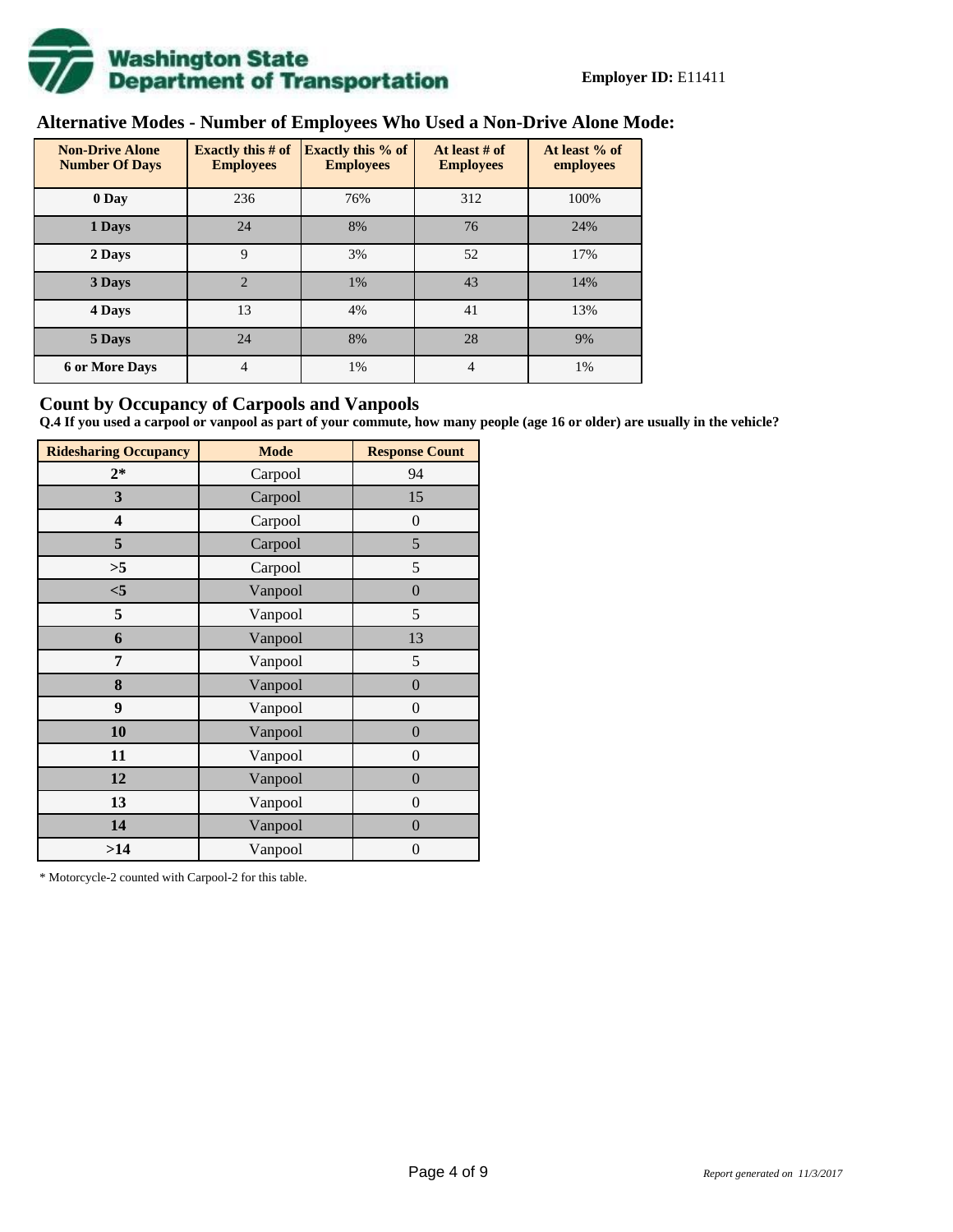

# **Reported Work Schedule - All Employees**

**Q.8 Which of the following best describes your work schedule?**

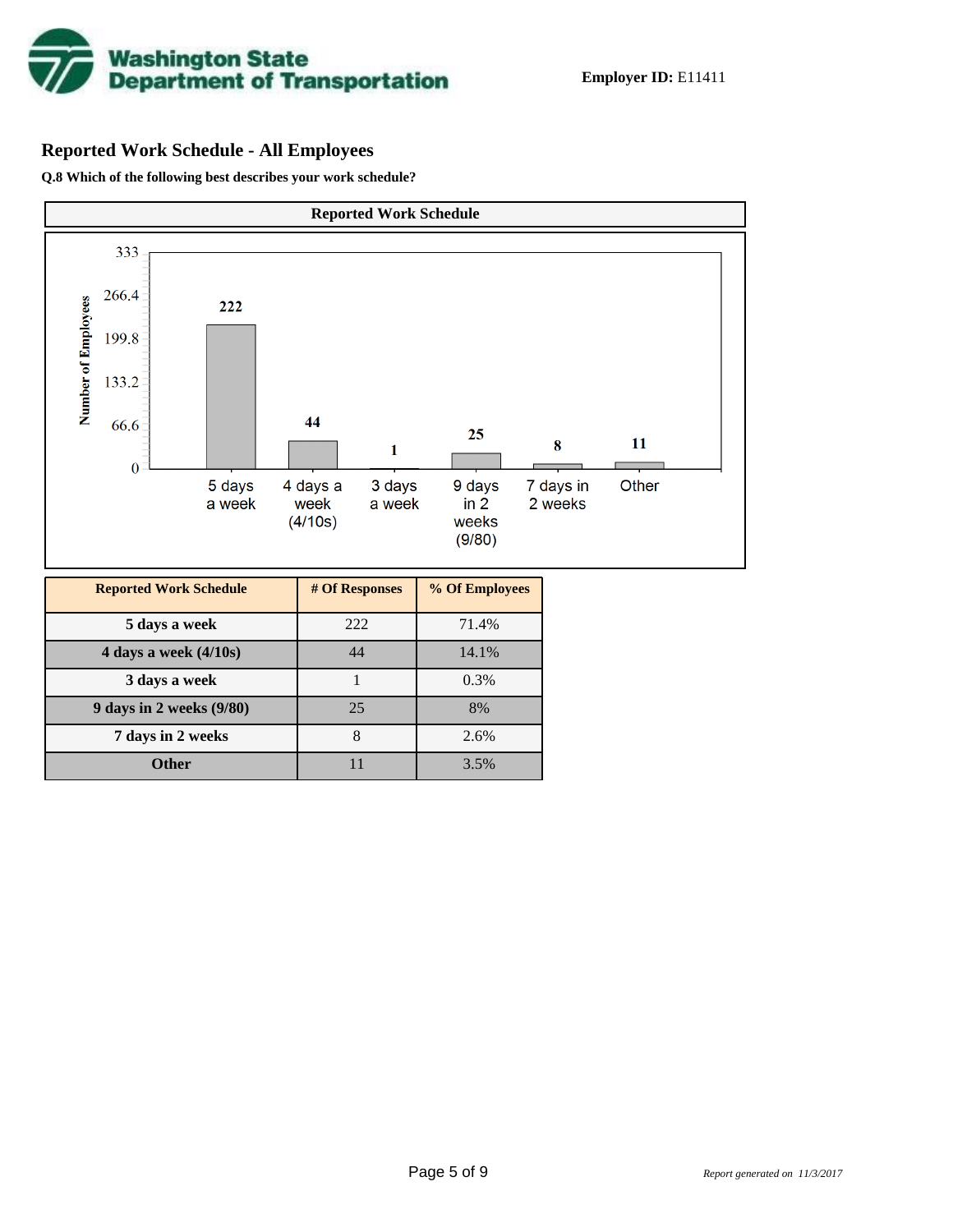

## **Parking and Telework**

**Q.9: On the most recent day that you drove alone to work, did you pay to park? (Mark "yes" if you paid that day, if you prepaid, if you are billed later, or if the cost of parking is deducted from your paycheck.)**



**Q.10: How many days do you typically telework?**

| <b>Telework Frequency</b>           | # of Responses | % of Responses |
|-------------------------------------|----------------|----------------|
| No Answer/Blank                     | 2              | 0.6%           |
| I don't telework                    | 266            | 85.3%          |
| Occasionally, on an as-needed basis | 35             | 11.2%          |
| 1-2 days/month                      | 4              | 1.3%           |
| 1 day/week                          | 5              | 1.6%           |
| 2 days/week                         |                | $0.0\%$        |
| 3 days/week                         |                | $0.0\%$        |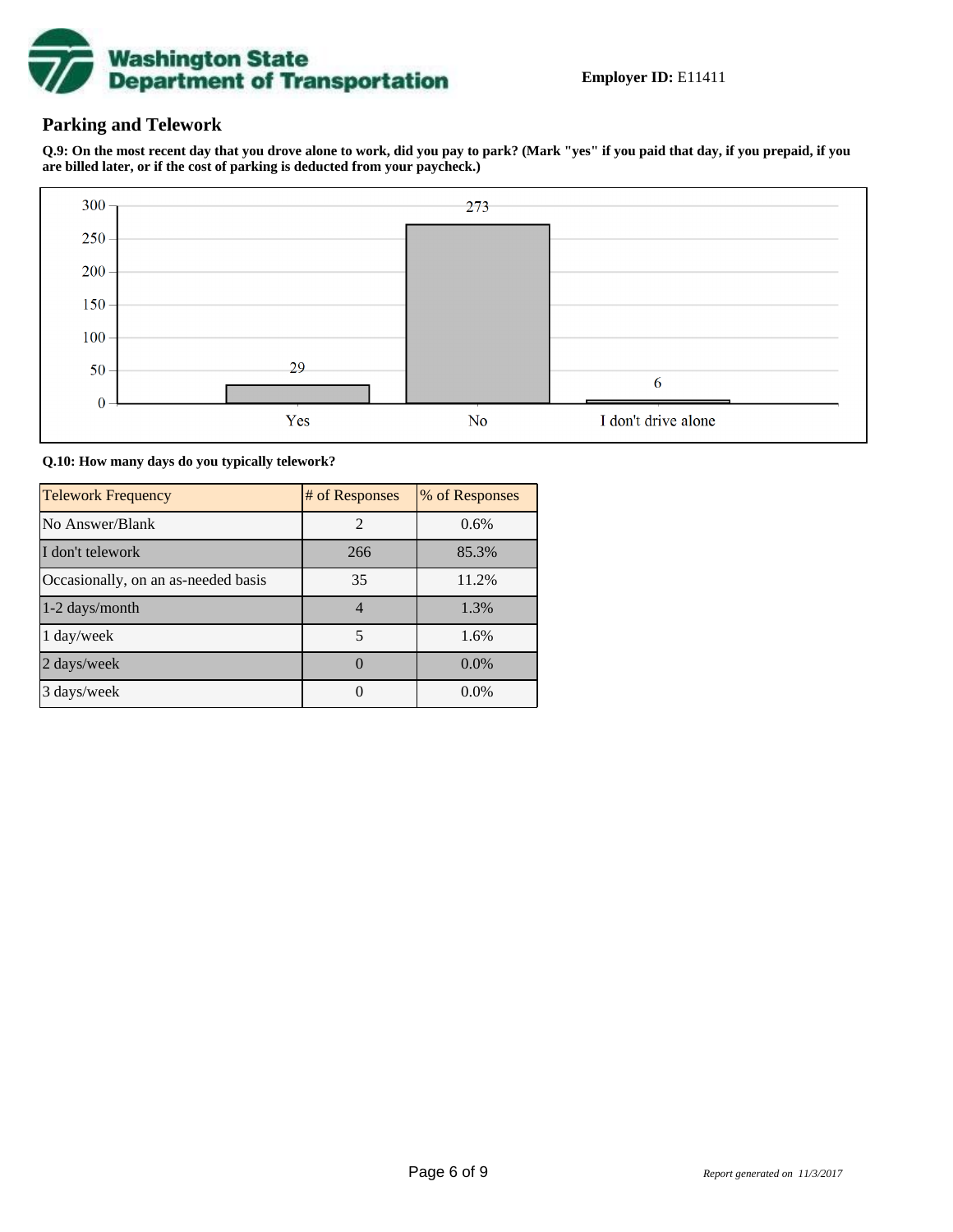

## **Reasons for driving alone to work/not driving alone to work**

**Q11. When you do not drive alone to work, what are the three most important reasons?**

| <b>Question Text</b>                                           | # of Responses | % of Responses |
|----------------------------------------------------------------|----------------|----------------|
| To save money                                                  | 82             | 17.6%          |
| Other                                                          | 72             | 15.5%          |
| Environmental and community benefits                           | 66             | 14.2%          |
| Personal health or well-being                                  | 51             | 11.0%          |
| Free or subsidized bus, train, vanpool pass or fare benefit    | 39             | 8.4%           |
| I have the option of teleworking                               | 32             | 6.9%           |
| Financial incentives for carpooling, bicycling or walking.     | 31             | 6.7%           |
| Emergency ride home is provided                                | 25             | 5.4%           |
| Driving myself is not an option                                | 24             | 5.2%           |
| Cost of parking or lack of parking                             | 17             | 3.7%           |
| Preferred/reserved carpool/vanpool parking is provided         | 15             | 3.2%           |
| To save time using the HOV lane                                | 8              | 1.7%           |
| I receive a financial incentive for giving up my parking space | 3              | 0.6%           |

#### **Q12. When you drive alone to work, what are the three most important reasons?**

| <b>Question Text</b>                                      | # of Responses | % of Responses |
|-----------------------------------------------------------|----------------|----------------|
| I like the convenience of having my car                   | 205            | 27.9%          |
| Riding the bus or train is inconvenient or takes too long | 168            | 22.9%          |
| Family care or similar obligations                        | 122            | 16.6%          |
| <b>Other</b>                                              | 88             | 12.0%          |
| My commute distance is too short                          | 65             | 8.8%           |
| My job requires me to use my car for work                 | 41             | 5.6%           |
| Bicycling or walking isn't safe                           | 35             | 4.8%           |
| I need more information on alternative modes              | 8              | 1.1%           |
| There isn't any secure or covered bicycle parking         | 3              | 0.4%           |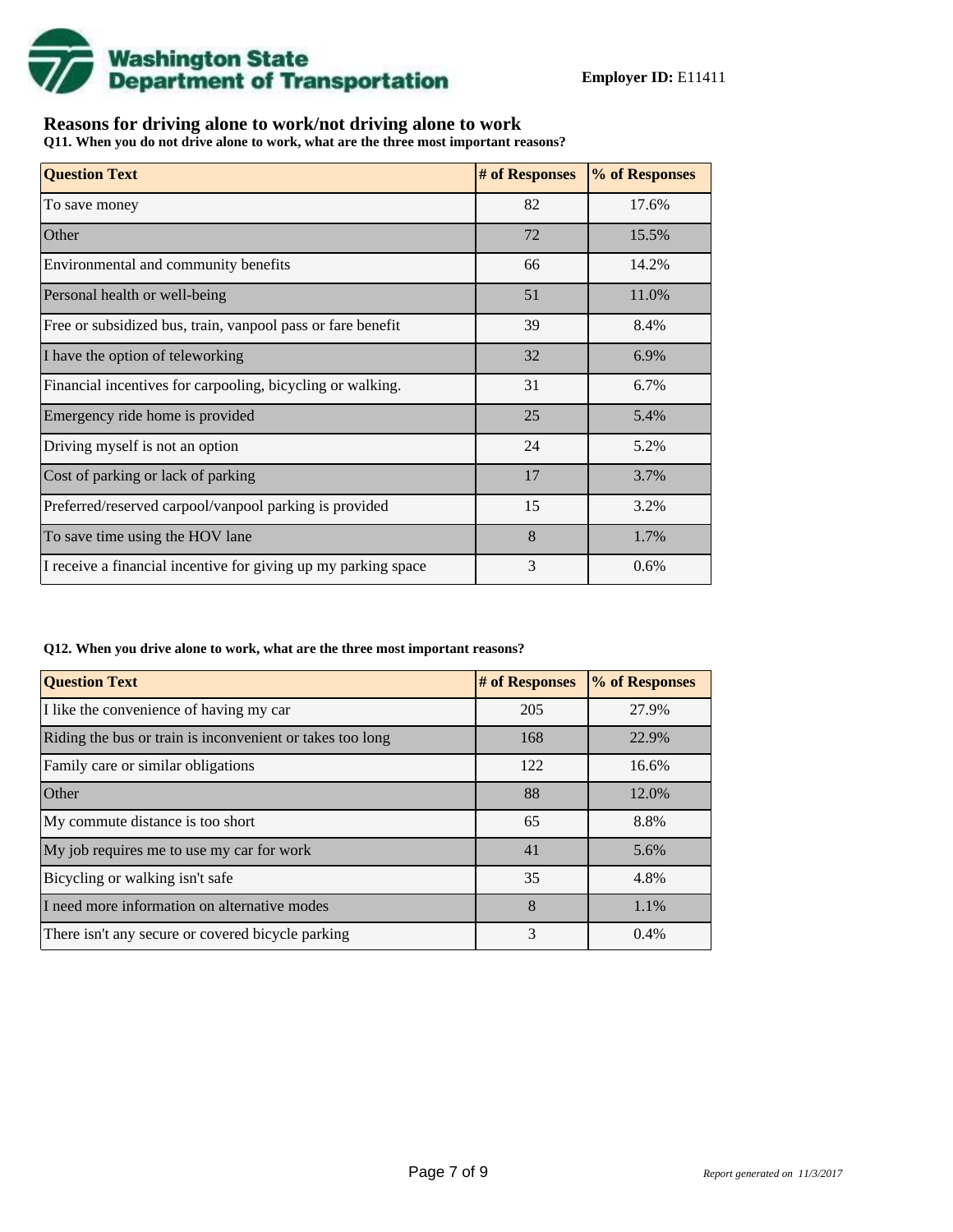

# **Commute Mode By ZipCode for All Employees**

**Q6. What is your home zip code?**

|               |                        |                     | <b>Weekly Count of Trips By Mode</b> |                  |                  |                  |                  |                  |                  |                  |                  |                  |                     |                  |                  |
|---------------|------------------------|---------------------|--------------------------------------|------------------|------------------|------------------|------------------|------------------|------------------|------------------|------------------|------------------|---------------------|------------------|------------------|
| Home Zip code | <b>Total Employees</b> | Employee Percentage | <b>Drive Alone</b>                   | Carpool          | <b>Vanpool</b>   | Motorcycle       | Bus              | Train            | <b>Bike</b>      | <b>Walk</b>      | Telework         | <b>CWW</b>       | Ferry (Car/Van/Bus) | Ferry (walk-on)  | <b>Other</b>     |
| 98501         | 48                     | 15.38%              | 209                                  | 13               | $\boldsymbol{0}$ | $\overline{2}$   | $\boldsymbol{0}$ | $\boldsymbol{0}$ | 5                | $\boldsymbol{0}$ | $\boldsymbol{0}$ | $\mathbf{1}$     | $\mathbf{0}$        | $\boldsymbol{0}$ | $\boldsymbol{0}$ |
| 98502         | 47                     | 15.06%              | 177                                  | $\tau$           | $\boldsymbol{0}$ | $\mathbf{1}$     | $\boldsymbol{0}$ | $\boldsymbol{0}$ | 9                | 24               | $\mathbf{1}$     | $\boldsymbol{0}$ | $\boldsymbol{0}$    | $\boldsymbol{0}$ | $\boldsymbol{0}$ |
| 98512         | 40                     | 12.82%              | 158                                  | 14               | $\boldsymbol{0}$ | $8\,$            | $\mathbf{1}$     | $\boldsymbol{0}$ | $\mathbf 1$      | $\boldsymbol{0}$ | $\boldsymbol{0}$ | $\overline{4}$   | $\boldsymbol{0}$    | $\boldsymbol{0}$ | 13               |
| 98513         | 31                     | 9.94%               | 130                                  | 9                | $\boldsymbol{0}$ | $\boldsymbol{0}$ | $\overline{4}$   | $\boldsymbol{0}$ | $\overline{0}$   | $\boldsymbol{0}$ | $\boldsymbol{0}$ | 3                | $\boldsymbol{0}$    | $\boldsymbol{0}$ | $6\,$            |
| 98503         | 24                     | 7.69%               | 102                                  | 5                | $\boldsymbol{0}$ | 3                | $\mathbf{1}$     | $\boldsymbol{0}$ | $\boldsymbol{0}$ | $\boldsymbol{0}$ | $\mathbf{1}$     | $\sqrt{2}$       | $\boldsymbol{0}$    | $\boldsymbol{0}$ | $\boldsymbol{0}$ |
| 98516         | 14                     | 4.49%               | 58                                   | $\boldsymbol{2}$ | $\boldsymbol{0}$ | $\boldsymbol{0}$ | $\boldsymbol{0}$ | $\boldsymbol{0}$ | $\overline{2}$   | $\boldsymbol{0}$ | $\boldsymbol{0}$ | $\overline{2}$   | $\boldsymbol{0}$    | $\boldsymbol{0}$ | $\boldsymbol{0}$ |
| 98506         | 13                     | 4.17%               | 46                                   | 10               | $\boldsymbol{0}$ | $\boldsymbol{0}$ | $\boldsymbol{0}$ | $\boldsymbol{0}$ | $\boldsymbol{0}$ | $\boldsymbol{0}$ | $\boldsymbol{0}$ | $\boldsymbol{0}$ | $\boldsymbol{0}$    | $\boldsymbol{0}$ | $\boldsymbol{0}$ |
| 98584         | 12                     | 3.85%               | 41                                   | 15               | $\boldsymbol{0}$ | $\boldsymbol{0}$ | $\boldsymbol{0}$ | $\boldsymbol{0}$ | $\overline{0}$   | $\boldsymbol{0}$ | $\boldsymbol{0}$ | $\boldsymbol{0}$ | $\boldsymbol{0}$    | $\boldsymbol{0}$ | $\boldsymbol{0}$ |
| 98597         | 9                      | 2.88%               | 32                                   | 5                | $\boldsymbol{0}$ | $\boldsymbol{0}$ | 5                | $\boldsymbol{0}$ | $\boldsymbol{0}$ | $\boldsymbol{0}$ | $\boldsymbol{0}$ | $\boldsymbol{0}$ | $\boldsymbol{0}$    | $\boldsymbol{0}$ | $\,1$            |
| 98576         | 8                      | 2.56%               | 41                                   | $\boldsymbol{0}$ | $\boldsymbol{0}$ | $\boldsymbol{0}$ | $\boldsymbol{0}$ | $\boldsymbol{0}$ | $\overline{0}$   | $\boldsymbol{0}$ | $\boldsymbol{0}$ | $\boldsymbol{0}$ | $\boldsymbol{0}$    | $\boldsymbol{0}$ | $\boldsymbol{0}$ |
| 98579         | $8\,$                  | 2.56%               | 32                                   | $\boldsymbol{0}$ | $\boldsymbol{0}$ | $\boldsymbol{0}$ | $\boldsymbol{0}$ | $\boldsymbol{0}$ | $\boldsymbol{0}$ | $\boldsymbol{0}$ | $\boldsymbol{0}$ | $\boldsymbol{0}$ | $\boldsymbol{0}$    | $\boldsymbol{0}$ | $\sqrt{2}$       |
| 98531         | $\sqrt{6}$             | 1.92%               | 18                                   | 5                | 5                | $\boldsymbol{0}$ | $\boldsymbol{0}$ | $\boldsymbol{0}$ | $\overline{0}$   | $\boldsymbol{0}$ | $\boldsymbol{0}$ | $\overline{2}$   | $\boldsymbol{0}$    | $\boldsymbol{0}$ | $\boldsymbol{0}$ |
| 98532         | $\sqrt{6}$             | 1.92%               | 11                                   | $6\,$            | $\,8\,$          | $\boldsymbol{0}$ | $\boldsymbol{0}$ | $\boldsymbol{0}$ | $\boldsymbol{0}$ | $\boldsymbol{0}$ | $\boldsymbol{0}$ | $\mathbf{1}$     | $\boldsymbol{0}$    | $\boldsymbol{0}$ | $\boldsymbol{0}$ |
| 98541         | $\sqrt{6}$             | 1.92%               | 21                                   | 5                | $\boldsymbol{0}$ | $\boldsymbol{0}$ | $\boldsymbol{0}$ | $\boldsymbol{0}$ | $\overline{0}$   | $\boldsymbol{0}$ | $\mathbf{1}$     | $\boldsymbol{0}$ | $\boldsymbol{0}$    | $\boldsymbol{0}$ | $\boldsymbol{0}$ |
| 98557         | $\sqrt{6}$             | 1.92%               | 15                                   | 9                | 5                | $\boldsymbol{0}$ | $\boldsymbol{0}$ | $\boldsymbol{0}$ | $\boldsymbol{0}$ | $\boldsymbol{0}$ | $\boldsymbol{0}$ | $\boldsymbol{0}$ | $\boldsymbol{0}$    | $\boldsymbol{0}$ | $\boldsymbol{0}$ |
| 98589         | $\overline{4}$         | 1.28%               | 10                                   | 5                | $\boldsymbol{0}$ | $\boldsymbol{0}$ | $\boldsymbol{0}$ | $\boldsymbol{0}$ | $\mathbf{0}$     | $\boldsymbol{0}$ | $\boldsymbol{0}$ | $\boldsymbol{0}$ | $\boldsymbol{0}$    | $\boldsymbol{0}$ | $\boldsymbol{0}$ |
| 98327         | $\overline{3}$         | 0.96%               | 13                                   | $\mathbf{0}$     | $\boldsymbol{0}$ | $\boldsymbol{0}$ | $\boldsymbol{0}$ | $\boldsymbol{0}$ | $\boldsymbol{0}$ | $\mathbf{0}$     | $\boldsymbol{0}$ | $\boldsymbol{0}$ | $\boldsymbol{0}$    | $\boldsymbol{0}$ | $\boldsymbol{0}$ |
| 98387         | $\overline{3}$         | 0.96%               | 13                                   | $\overline{0}$   | $\boldsymbol{0}$ | $\boldsymbol{0}$ | $\boldsymbol{0}$ | $\boldsymbol{0}$ | $\overline{0}$   | $\boldsymbol{0}$ | $\boldsymbol{0}$ | $\boldsymbol{0}$ | $\boldsymbol{0}$    | $\boldsymbol{0}$ | $\overline{0}$   |
|               | $\overline{2}$         | 0.64%               | $\boldsymbol{0}$                     | $\boldsymbol{0}$ | $\boldsymbol{0}$ | $\boldsymbol{0}$ | $\boldsymbol{0}$ | $\boldsymbol{0}$ | $\overline{0}$   | $\boldsymbol{0}$ | $\boldsymbol{0}$ | $\boldsymbol{0}$ | $\boldsymbol{0}$    | $\boldsymbol{0}$ | $\boldsymbol{0}$ |
| 98374         | $\overline{2}$         | 0.64%               | $\overline{7}$                       | $\boldsymbol{0}$ | $\boldsymbol{0}$ | $\boldsymbol{0}$ | $\boldsymbol{0}$ | $\boldsymbol{0}$ | $\boldsymbol{0}$ | $\boldsymbol{0}$ | $\mathbf{1}$     | $\boldsymbol{0}$ | $\boldsymbol{0}$    | $\boldsymbol{0}$ | $\boldsymbol{0}$ |
| 98133         | $\mathbf{1}$           | 0.32%               | $\overline{4}$                       | $\boldsymbol{0}$ | $\boldsymbol{0}$ | $\boldsymbol{0}$ | $\overline{0}$   | $\boldsymbol{0}$ | $\overline{0}$   | $\boldsymbol{0}$ | $\mathbf{1}$     | $\boldsymbol{0}$ | $\boldsymbol{0}$    | $\boldsymbol{0}$ | $\boldsymbol{0}$ |
| 98248         | $\mathbf{1}$           | 0.32%               | $\overline{4}$                       | $\boldsymbol{0}$ | $\boldsymbol{0}$ | $\boldsymbol{0}$ | $\boldsymbol{0}$ | $\boldsymbol{0}$ | $\boldsymbol{0}$ | $\boldsymbol{0}$ | $\boldsymbol{0}$ | $\boldsymbol{0}$ | $\boldsymbol{0}$    | $\boldsymbol{0}$ | $\boldsymbol{0}$ |
| 98338         | $\mathbf{1}$           | 0.32%               | $\overline{7}$                       | $\boldsymbol{0}$ | $\boldsymbol{0}$ | $\boldsymbol{0}$ | $\overline{0}$   | $\mathbf{0}$     | $\overline{0}$   | $\boldsymbol{0}$ | $\boldsymbol{0}$ | $\boldsymbol{0}$ | $\boldsymbol{0}$    | $\boldsymbol{0}$ | $\boldsymbol{0}$ |
| 98359         | $\mathbf{1}$           | 0.32%               | $\boldsymbol{0}$                     | $\boldsymbol{0}$ | 5                | $\boldsymbol{0}$ | $\boldsymbol{0}$ | $\boldsymbol{0}$ | $\boldsymbol{0}$ | $\boldsymbol{0}$ | $\boldsymbol{0}$ | $\boldsymbol{0}$ | $\boldsymbol{0}$    | $\boldsymbol{0}$ | $\boldsymbol{0}$ |
| 98368         | $\mathbf{1}$           | 0.32%               | $\mathbf{1}$                         | $\boldsymbol{0}$ | $\boldsymbol{0}$ | $\boldsymbol{0}$ | $\boldsymbol{0}$ | $\boldsymbol{0}$ | 3                | $\mathbf{1}$     | $\boldsymbol{0}$ | $\boldsymbol{0}$ | $\boldsymbol{0}$    | $\boldsymbol{0}$ | $\boldsymbol{0}$ |
| 98375         | $1\,$                  | 0.32%               | 5                                    | $\boldsymbol{0}$ | $\boldsymbol{0}$ | $\boldsymbol{0}$ | $\boldsymbol{0}$ | $\boldsymbol{0}$ | $\boldsymbol{0}$ | $\boldsymbol{0}$ | $\boldsymbol{0}$ | $\boldsymbol{0}$ | $\boldsymbol{0}$    | $\boldsymbol{0}$ | $\boldsymbol{0}$ |